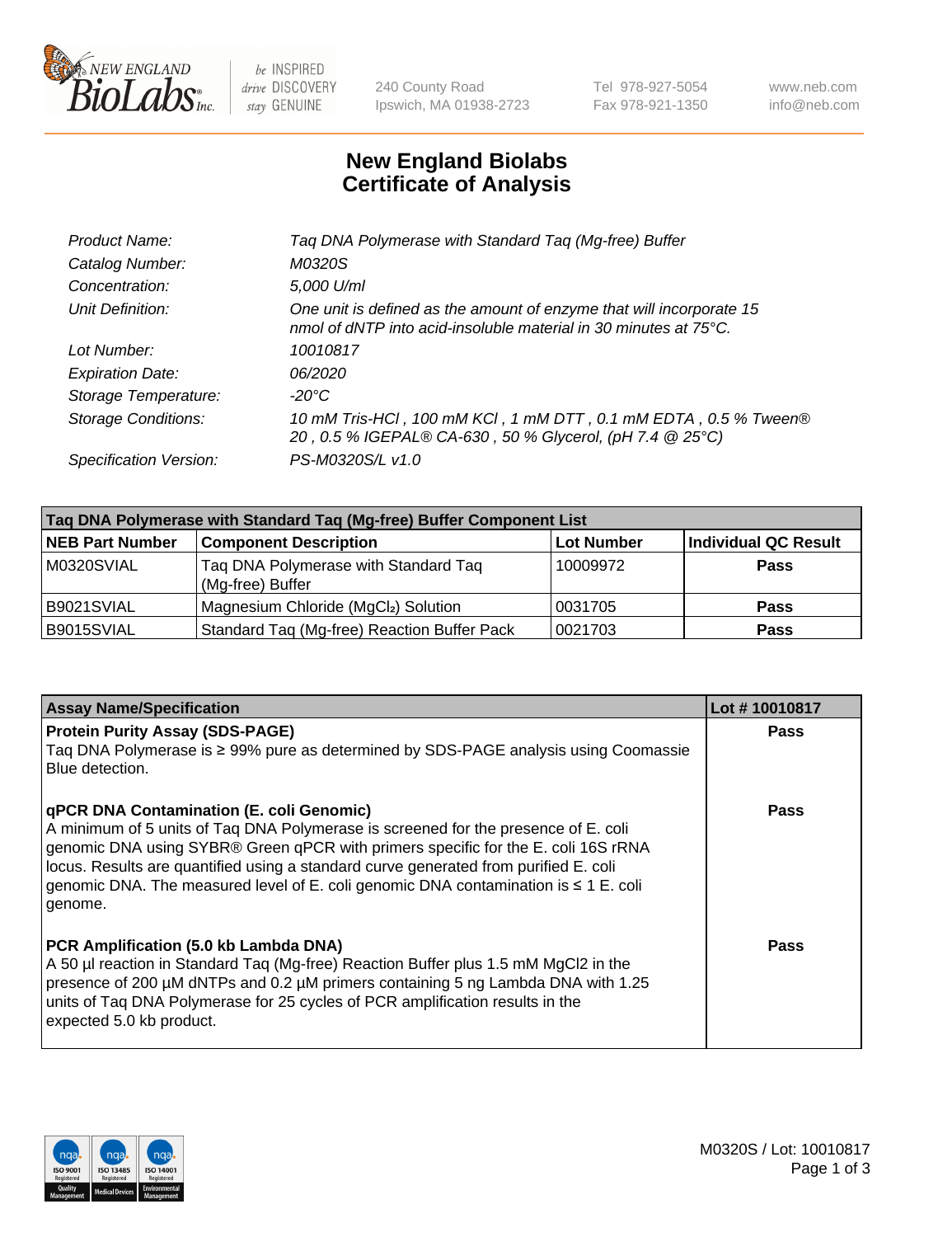

be INSPIRED drive DISCOVERY stay GENUINE

240 County Road Ipswich, MA 01938-2723 Tel 978-927-5054 Fax 978-921-1350 www.neb.com info@neb.com

| <b>Assay Name/Specification</b>                                                                                                                                                                                                                                                                                                                                        | Lot #10010817 |
|------------------------------------------------------------------------------------------------------------------------------------------------------------------------------------------------------------------------------------------------------------------------------------------------------------------------------------------------------------------------|---------------|
| <b>Phosphatase Activity (pNPP)</b><br>A 200 µl reaction in 1M Diethanolamine, pH 9.8, 0.5 mM MgCl2 containing 2.5 mM<br>p-Nitrophenyl Phosphate (pNPP) and a minimum of 100 units Taq DNA Polymerase<br>incubated for 4 hours at 37°C yields <0.0001 unit of alkaline phosphatase activity<br>as determined by spectrophotometric analysis.                            | <b>Pass</b>   |
| <b>Single Stranded DNase Activity (FAM-Labeled Oligo)</b><br>A 50 µl reaction in ThermoPol® Reaction Buffer containing a 10 nM solution of a<br>fluorescent internal labeled oligonucleotide and a minimum of 25 units of Taq DNA<br>Polymerase incubated for 30 minutes at either 37°C or 75°C yields <10% degradation<br>as determined by capillary electrophoresis. | Pass          |
| <b>RNase Activity (Extended Digestion)</b><br>A 10 µl reaction in NEBuffer 4 containing 40 ng of a 300 base single-stranded RNA<br>and a minimum of 1 µl of Taq DNA Polymerase is incubated at 37°C. After incubation<br>for 16 hours, >90% of the substrate RNA remains intact as determined by gel<br>electrophoresis using fluorescent detection.                   | Pass          |
| <b>Endonuclease Activity (Nicking)</b><br>A 50 µl reaction in ThermoPol® Reaction Buffer containing 1 µg of supercoiled<br>PhiX174 DNA and a minimum of 20 units of Taq DNA Polymerase incubated for 4 hours at<br>either 37°C or 75°C results in <10% conversion to the nicked form as determined by<br>agarose gel electrophoresis.                                  | Pass          |
| <b>Non-Specific DNase Activity (16 Hour)</b><br>A 50 µl reaction in NEBuffer 2 containing 1 µg of T3 DNA in addition to a reaction<br>containing Lambda-HindIII DNA and a minimum of 5 units of Taq DNA Polymerase<br>incubated for 16 hours at 37°C results in a DNA pattern free of detectable nuclease<br>degradation as determined by agarose gel electrophoresis. | Pass          |

This product has been tested and shown to be in compliance with all specifications.